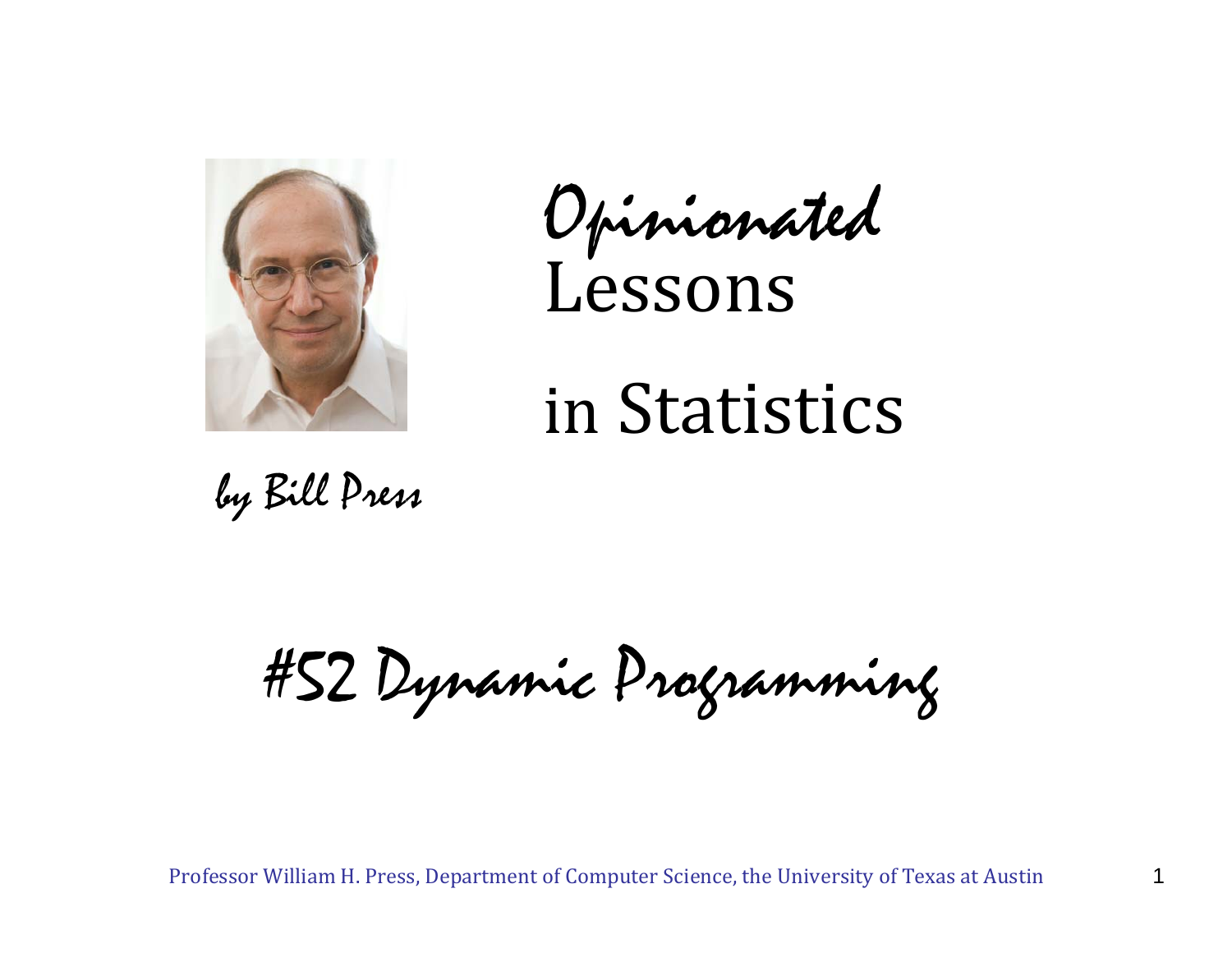## **Dynamic Programming**

Shortest path algorithm a.k.a. Bellman or Dijkstra or Viterbi algorithm (an algorithm too good to be discovered just once!)

What is the shortest path from a to l, where the edge values signify lengths?



This is general on any DAG (directed acyclic graph = without loops). Notice that the sums could be products (using logs), and thus products of probabilities, and thus shortest path = most likely path.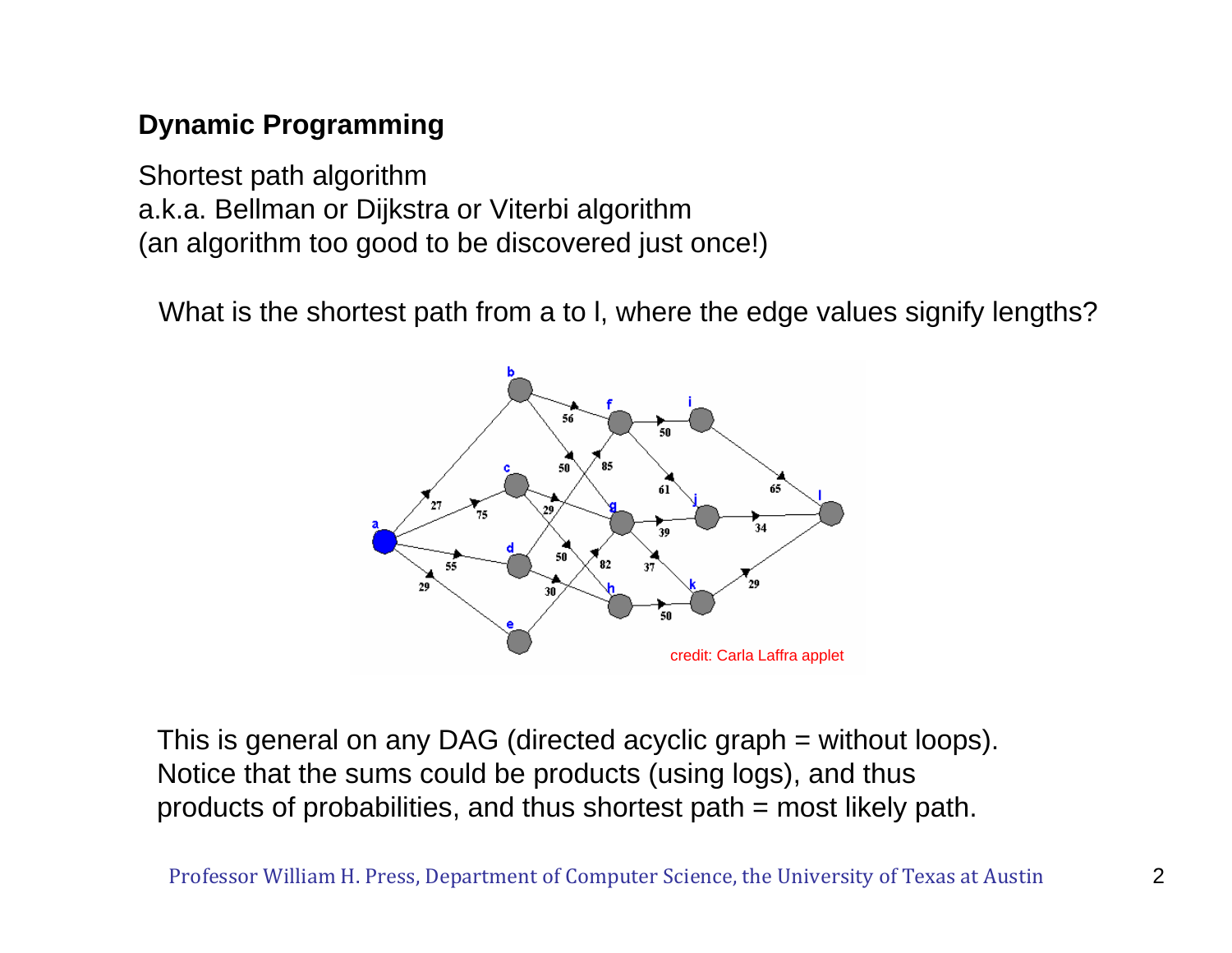Forward pass: Recursively label nodes by the length of the best path to them

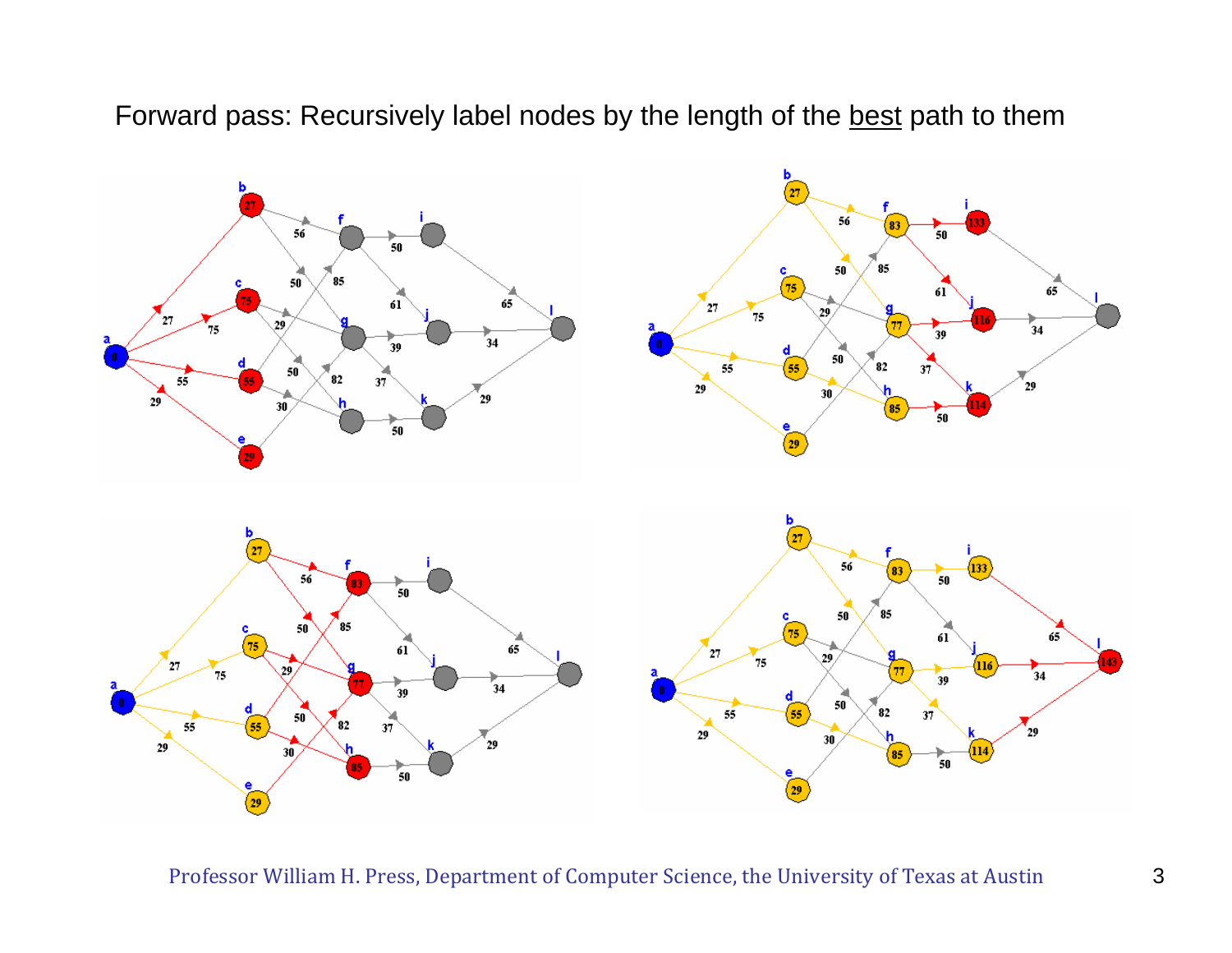## Backward pass: Reconstruct the path that gave those best scores

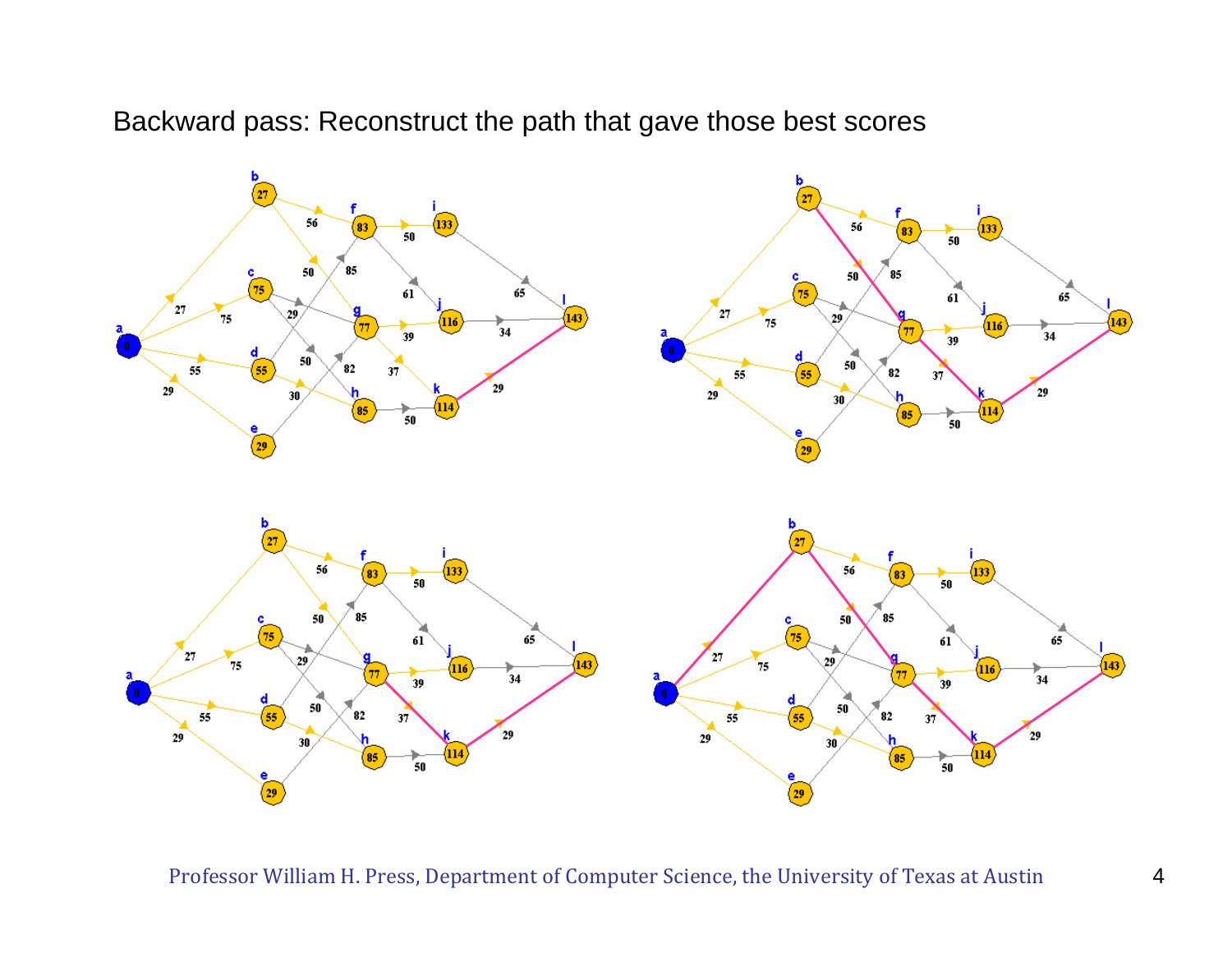Maximum likelihood traversal of a graph (trellis) is the basis of the famous Viterbi soft-decision decoding algorithm

## Example:

the code:

| message | $(6,3)$ Shortened Hamming<br>codeword |
|---------|---------------------------------------|
| 000     | 000000                                |
| 001     | 001110                                |
| 010     | 010101                                |
| 011     | 011011                                |
| 100     | 100011                                |
| 101     | 101101                                |
| 110     | 110110                                |
|         | 111000                                |

Hamming distance 3: any pair of codewords differ by at least 3 bits

What would be "hard" instead of "soft" decode? Call bits as zero or one, then look for closest codeword. Will be correct message if 0 or 1 bit is wrong (1 bit error correction).

All codes have trellises. However, it is not always easy to find the "minimal trellis" (smallest maximum expansion). And even the minimal trellis may not be small enough to be practical. Lots of great theory in this!<br>the trellis:  $\star$ --- $\star$ --- $\bullet$  (But. alas. not within the scope of this course.) (But, alas, not within the scope of this course.)

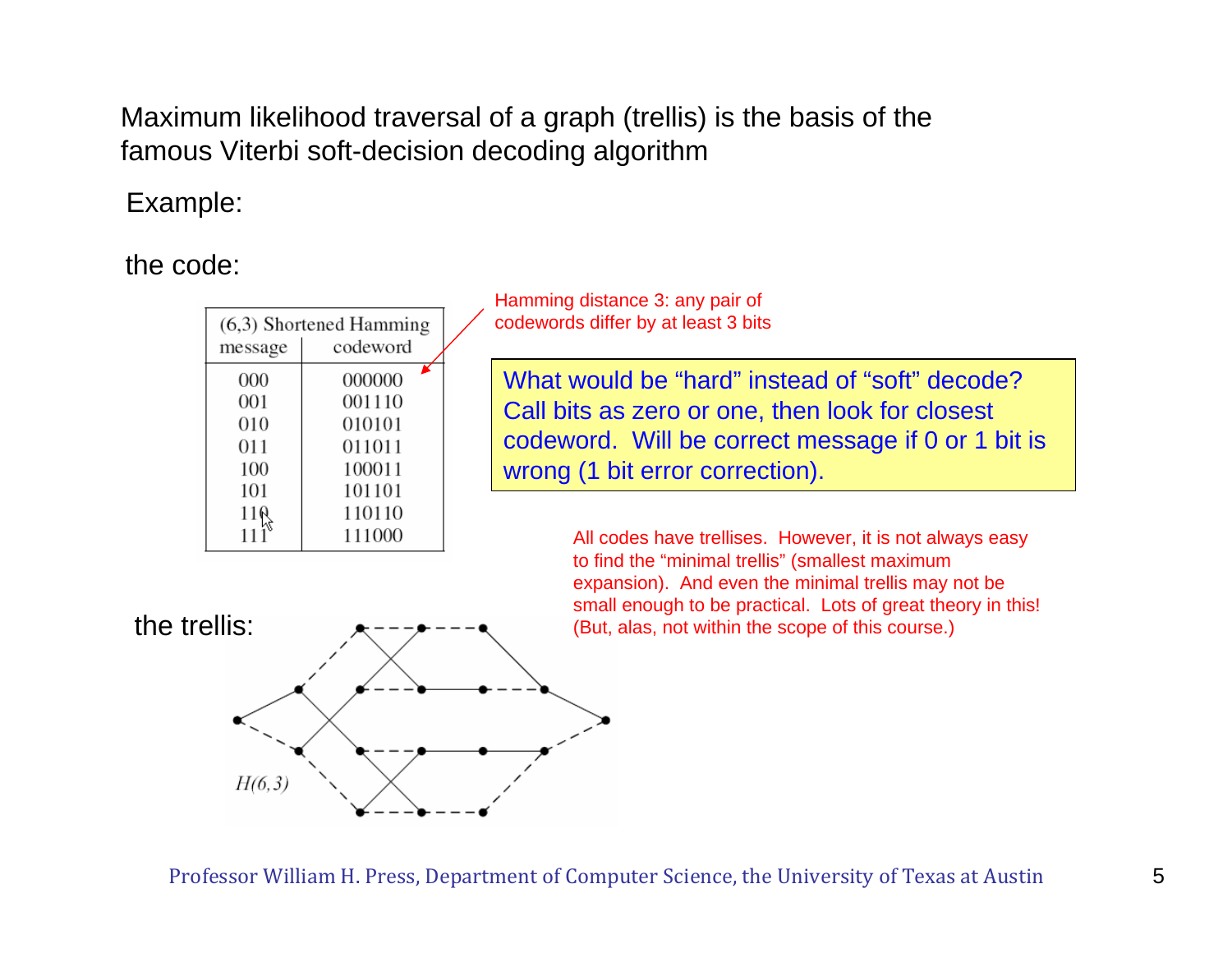Now suppose that you receive one (noisy) 6-bit codeword, and assign probabilities to what you saw on each bit (hence the word "soft")

| bit                                                                        |     | $\overline{\mathbf{2}}$ | $\mathbf{3}$ | 4   | $\mathbf{b}$ | 6    |
|----------------------------------------------------------------------------|-----|-------------------------|--------------|-----|--------------|------|
| $Prob(0) =$                                                                | .97 | .62                     | .04          | .96 | .01          | .06  |
| $Prob(1) = 0.03$                                                           |     | .38                     | .96          | .04 | .99          | .94  |
| $-\log[\text{Prob}(0)] = 0.03$ 0.47 3.22 0.04 4.61                         |     |                         |              |     |              | 2.81 |
| $-\log[\text{Prob}(1)] = 3.50 \quad 0.96 \quad 0.05 \quad 3.21 \quad 0.01$ |     |                         |              |     |              | 0.06 |
|                                                                            |     |                         |              |     |              |      |

Do the shortest path algorithm



Notice how the shortest path overrides the more likely assignment of the 2<sup>nd</sup> bit.

Now ready to make a "hard" decision: Codeword is 011011  $\Rightarrow$  message is 011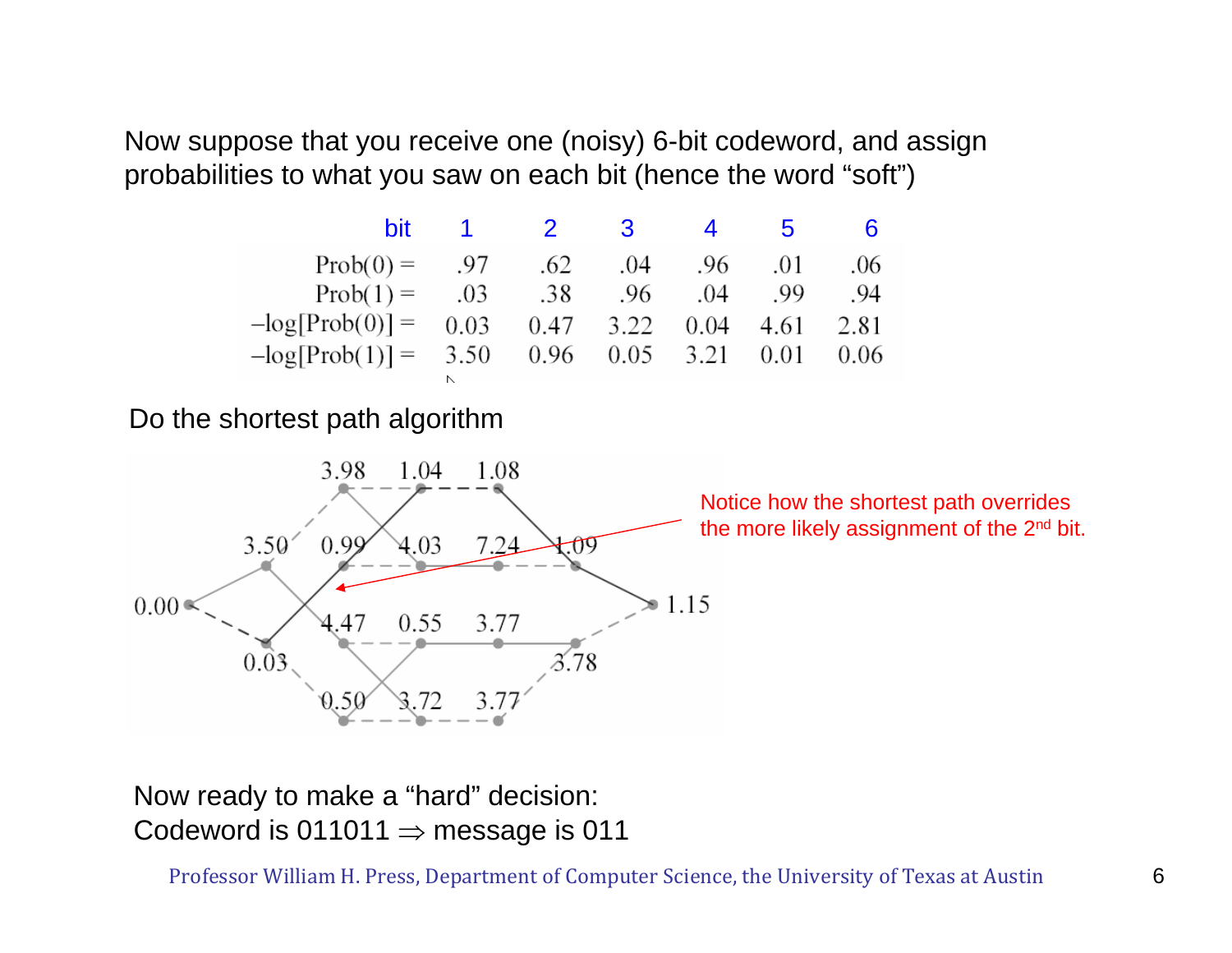Needleman-Wunsch algorithm cleverly turns string alignment into a problem in dynamic programming



Every path from the upper-left to the lower right by "right/down/diagonal moves" is an alignment, and vice versa.

Right or down moves are gaps.

Diagonal moves are matches or mismatches.

Can assign points to each kind of move.

Example: match= 2, mis-match=  $-1$ , gap=  $-2$ , initial offset = 0

Forward pass: Label each box by the best-path score to it.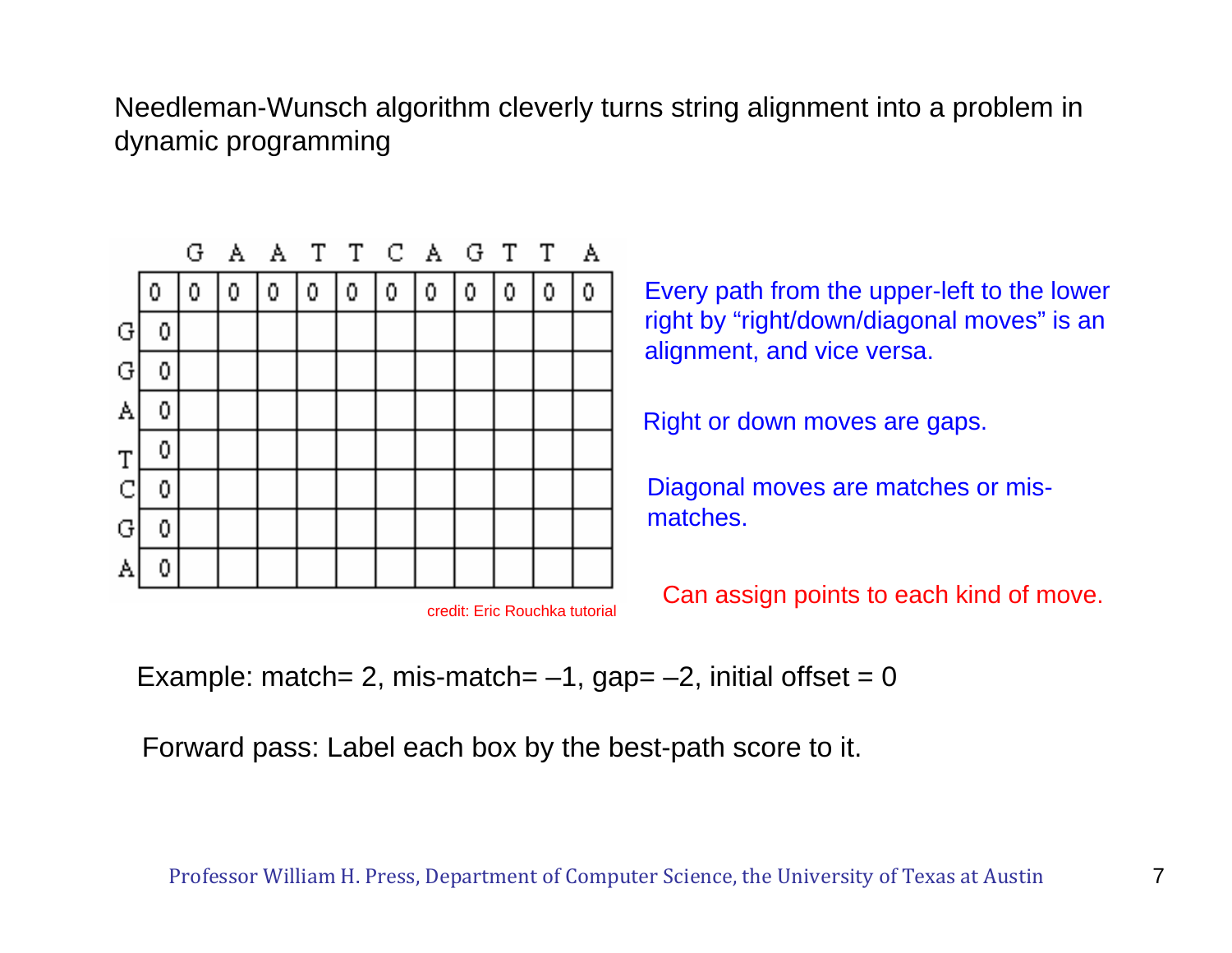match= 2, mis-match=  $-1$ , gap=  $-2$ , initial offset = 0



credit: Eric Rouchka tutorial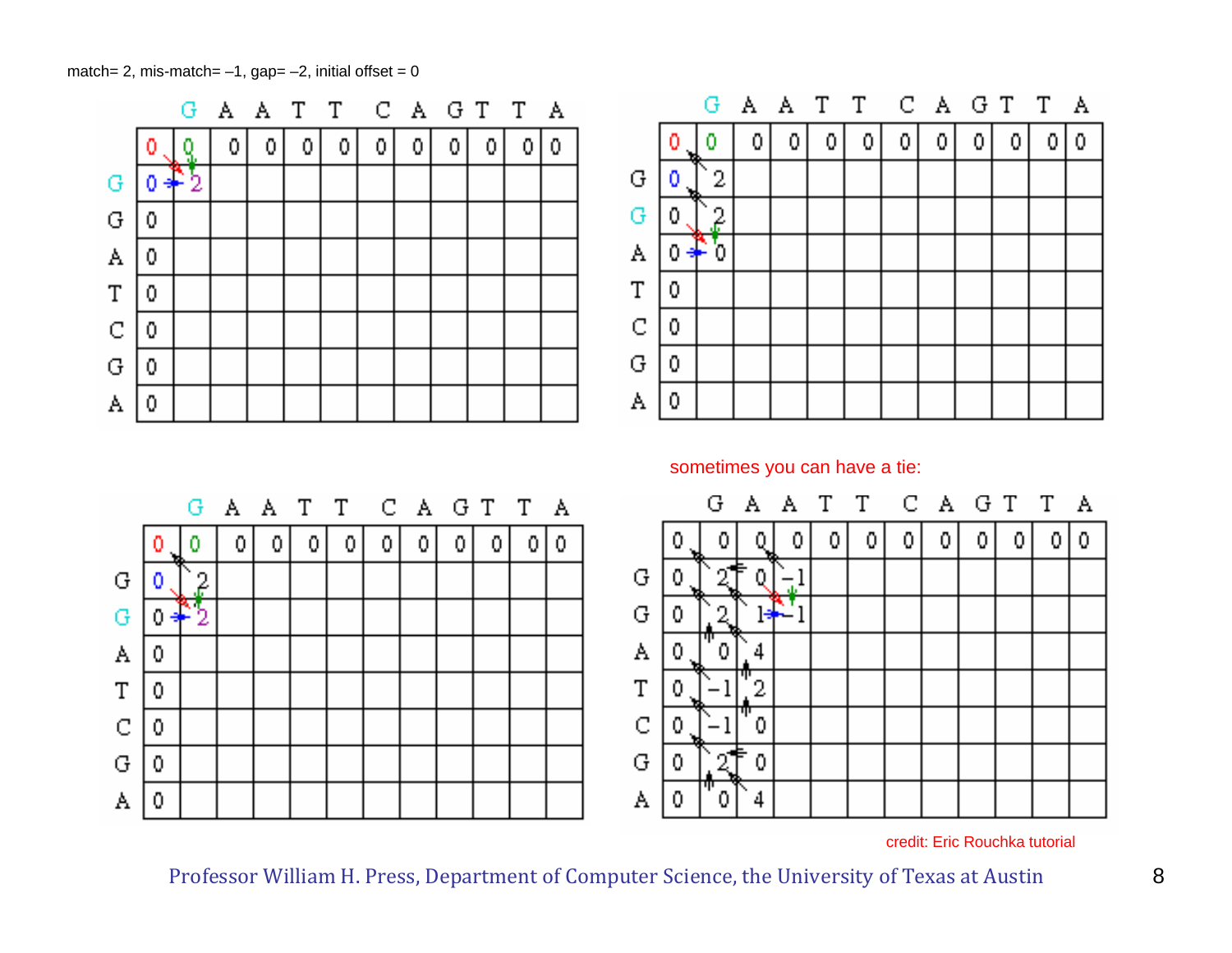

rest of the forward pass:



Note that we are keeping track of the backarrows. Takes a bit of extra storage. It's just as easy to recompute them on the fly along the backward pass, only *O(N).*

Note the tie: two back arrows. It's a design decision whether to keep track of more than one. (You don't have to.)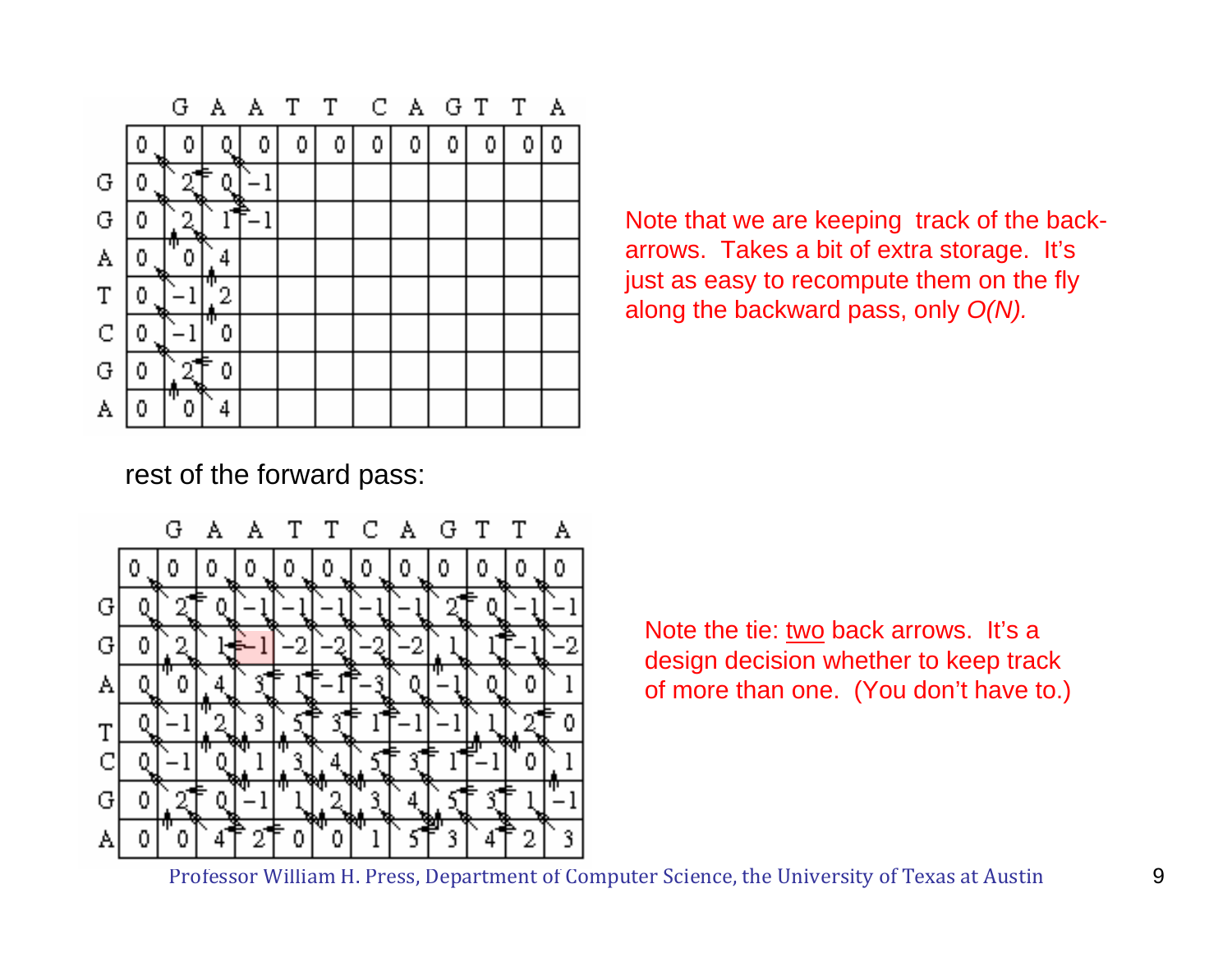## backward pass:



A

 $\mathbf T$  $\mathbb{C}$ G  $\mathbf{A}$ 

As shown, and just for simplicity, this example forces alignment of the last bases. That is, we allowed slides at the start, but not at the end. To allow them at the end, and an extra empty row and extra empty column column. Then, if you drop off the bottom or right of the matrix above, you'll have to do explicit gaps to get to the new corner. You can either penalize these gaps or not, as you wish.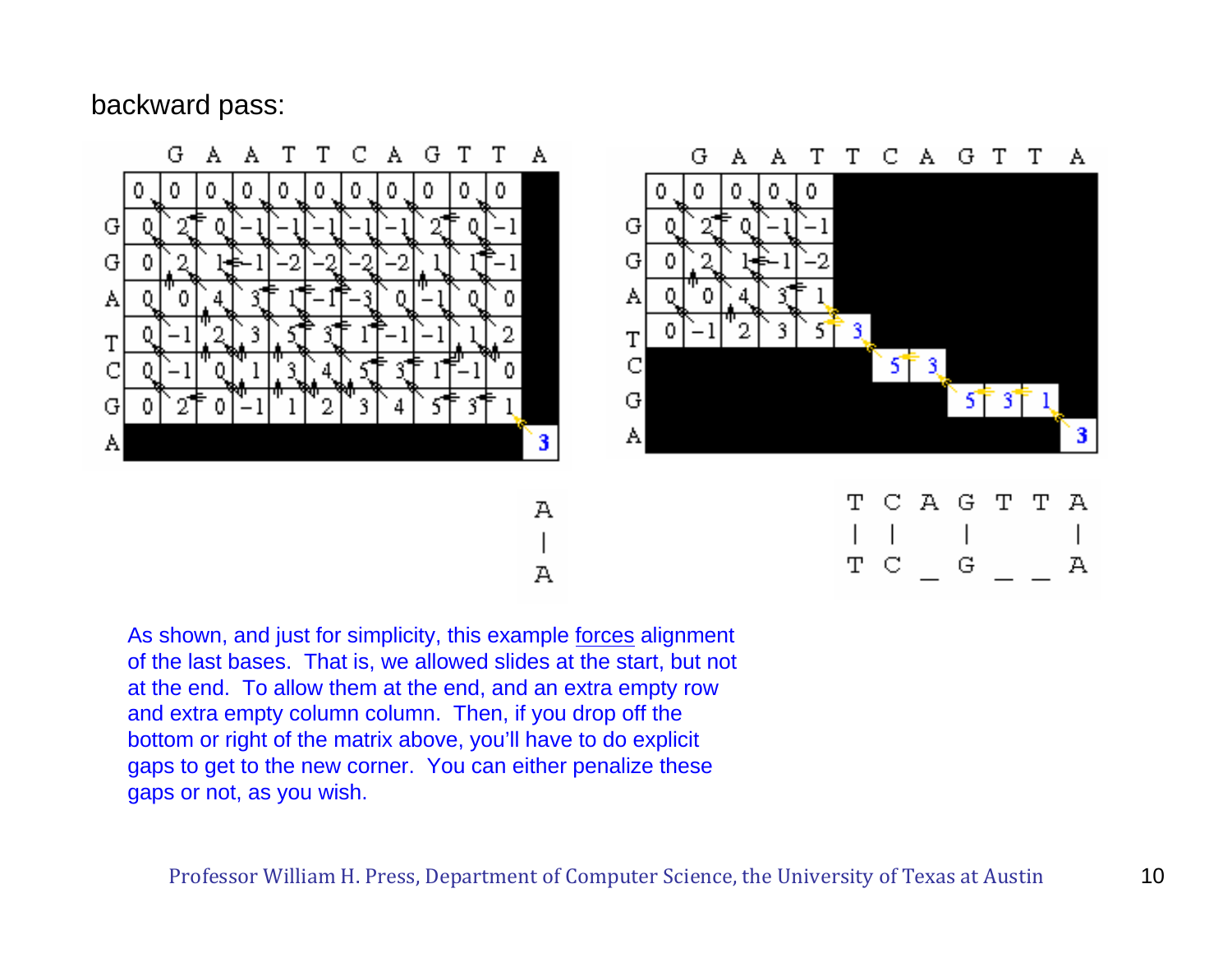$\mathbf G$  ${\bf A}$  $\mathbf{A}$  $\mathbf{A}$ T ፐ  $\mathbb{C}$  $\mathbf{A}$  $\mathbf G$ Т Т 0.  $|G|$  $\overline{2}$  $|G|$  $3<sup>†</sup>$ A  $3<sub>1</sub>$  $\mathbf T$  $\mathbb C$  $5^{\circ}3$  $|G|$  $5$ <sup> $\uparrow$ </sup>  $3$ <sup> $\uparrow$ </sup>  $\downarrow$ A 3

#### A A T T CAGTTA G. G G  $\mathbb{A}$ T G C А

An equally good alternative solution, due to the tie, is:

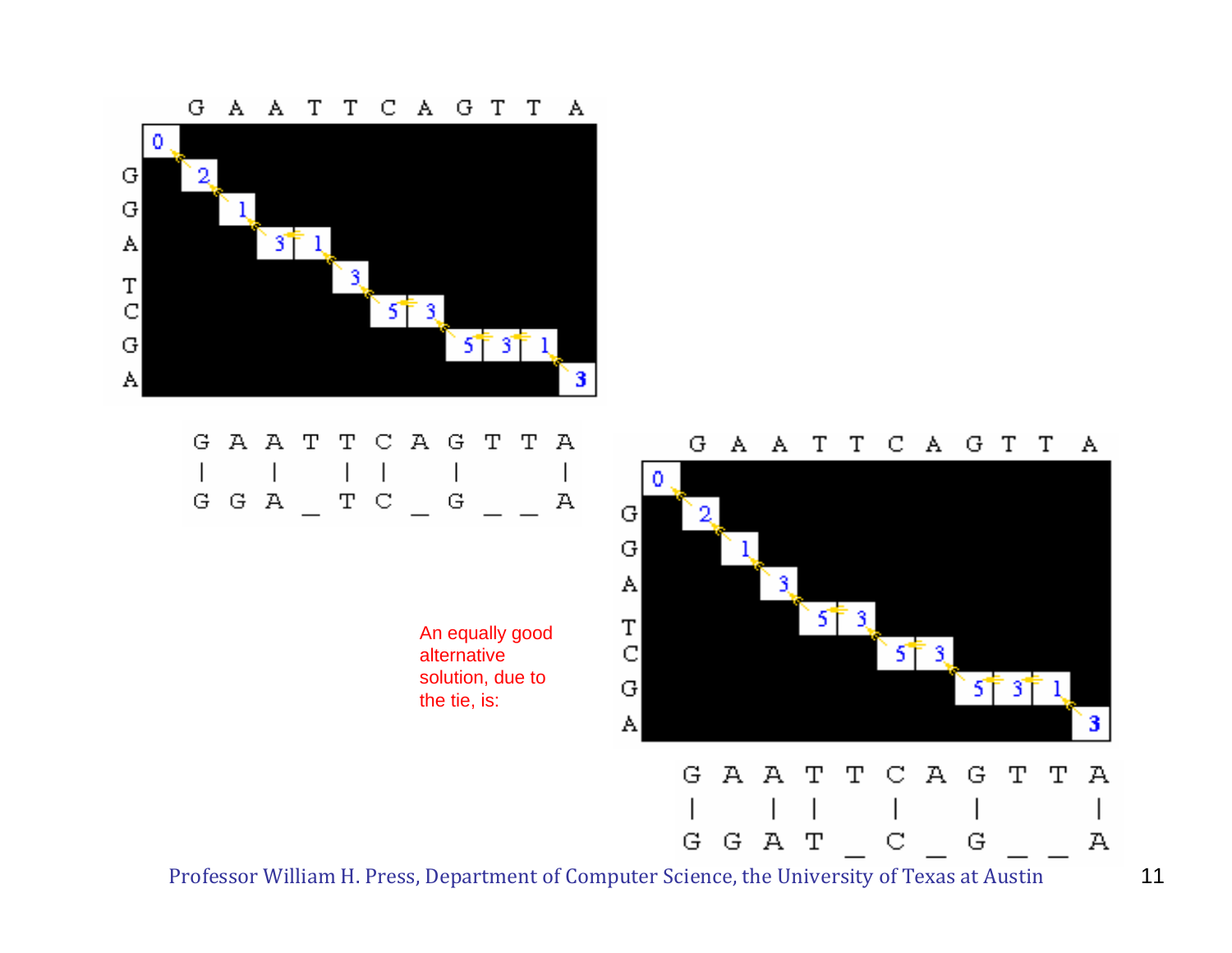NR3's stringalign function is a simple implementation of Needleman-Wunsch

For real data, there are standard programs with better (but related) algorithms, and which also do multiple alignments (a much harder problem). **ClustalW** is most widely used.

```
#include "nr3.h"#include "stringalign.h"
char a_hg18[] = "--CCAGGCTGAGCCGC---TGTGGAAGGGGAGAGTGGGTCTTGGTGCTCCATCCCAAACCTGCTGCAGCCGT----GGGTGAGGTCACC-";
char a_rheMac2[] = "GGCCAGGCTGAGCTGC---TGTGGAAG--------GGGTCTTGGTTCTCCATCTGAAACCTGCTGCAGCCGT----GGGTGAGGTCACC-";
char a_equCab1[] = "--------------TC---TGGGTAAG-GTGAAGTGGGCCTTGGCGCCCTACCCAGAATCCTCTGTAACTGTG---GGGTGAGGTCATGG";
void stripalign(char *in, char *out) {
     char *a=in, *b=out;
     while (*a) {
          if (*a != '-'') *b = *a; b++;}a++;
     }
     *b = 0; // terminating null
}
void test(char *ans, char *bns) {
     char ain[1024], bin[1024], aout[1024], bout[1024], summary[1024];
     stripalign(ans, ain);
     stripalign(bns, bin);
     printf("%s\n%s\n\n", ain, bin);
     stringalign(ain, bin, 1., 3., 0.2, aout, bout, summary);
     printf("%s\n%s\n%s\n\n", aout, bout, summary);
}
int main() {
     test(a_hg18,a_rheMac2);
     test(a_hg18,a_equCab1);
     return 0;
}
                                                   (this is "truth" from a fancier multiway alignment program)
```